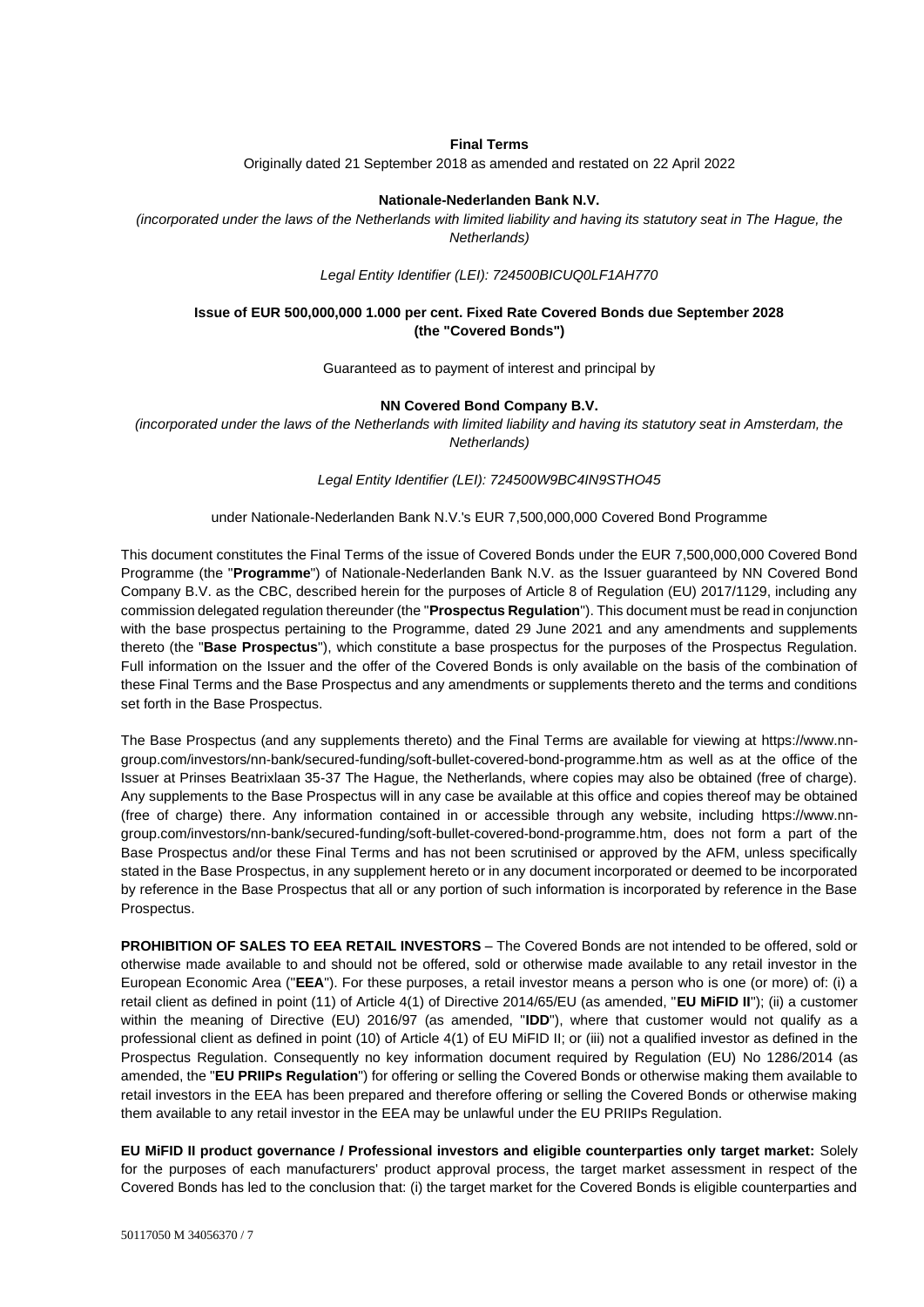professional clients only, each as defined in EU MiFID II; and (ii) all channels for distribution of the Covered Bonds to eligible counterparties and professional clients are appropriate. Any person subsequently offering, selling or recommending the Covered Bonds (an "**EU distributor**") should take into consideration the manufacturers' target market assessment; however, an EU distributor subject to EU MiFID II is responsible for undertaking its own target market assessment in respect of the Covered Bonds (by either adopting or refining the manufacturers' target market assessment) and determining appropriate distribution channels.

**PROHIBITION OF SALES TO UK RETAIL INVESTORS** - The Covered Bonds are not intended to be offered, sold or otherwise made available to and should not be offered, sold or otherwise made available to any retail investor in the United Kingdom ("**UK**"). For these purposes, a retail investor means a person who is one (or more) of: (i) a retail client, as defined in point (8) of Article 2 of Regulation (EU) No 2017/565 as it forms part of UK domestic law by virtue of the European Union (Withdrawal) Act 2018 ("**EUWA**"); (ii) a customer within the meaning of the provisions of the FSMA and any rules or regulations made under the FSMA to implement Directive (EU) 2016/97, where that customer would not qualify as a professional client, as defined in point (8) of Article 2(1) of Regulation (EU) No 600/2014 as it forms part of UK domestic law by virtue of the EUWA; or (iii) not a qualified investor as defined in Article 2 of Regulation (EU) 2017/1129 as it forms part of UK domestic law by virtue of the EUWA. Consequently no key information document required by Regulation (EU) No 1286/2014 as it forms part of UK domestic law by virtue of the EUWA (the "**UK PRIIPs Regulation**") for offering or selling the Covered Bonds or otherwise making them available to retail investors in the UK has been prepared and therefore offering or selling the Covered Bonds or otherwise making them available to any retail investor in the UK may be unlawful under the UK PRIIPs Regulation.

**UK MiFIR product governance / Professional investors and ECPs only target market** – Solely for the purposes of each manufacturers' product approval process, the target market assessment in respect of the Covered Bonds has led to the conclusion that: (i) the target market for the Covered Bonds is only eligible counterparties, as defined in the FCA Handbook Conduct of Business Sourcebook ("**COBS**"), and professional clients, as defined in Regulation (EU) No 600/2014 as it forms part of UK domestic law by virtue of the European Union (Withdrawal) Act 2018 ("**UK MiFIR**"); and (ii) all channels for distribution of the Covered Bonds to eligible counterparties and professional clients are appropriate. Any person subsequently offering, selling or recommending the Covered Bonds (a "**UK distributor**") should take into consideration the manufacturers/s'] target market assessment; however, a UK distributor subject to the FCA Handbook Product Intervention and Product Governance Sourcebook (the "**UK MiFIR Product Governance Rules**") is responsible for undertaking its own target market assessment in respect of the Covered Bonds (by either adopting or refining the manufacturers' target market assessment) and determining appropriate distribution channels.

The Covered Bonds and the Guarantee have not been and will not be registered under the US. Securities Act of 1933, as amended (the "**Securities Act**"), or the securities laws of any state of the United States or other jurisdiction of the United States. The securities may not be offered or sold within the U.S. or to, or for the account or benefit of, U.S. persons (as defined in Regulation S), except pursuant to an exemption from, or in a transaction not subject to, the registration requirements of the Securities Act and applicable state or local securities laws. Accordingly, the Covered Bonds are being offered, sold or delivered only to non-U.S. persons (as defined in Regulation S) outside the United States in reliance on Regulation S.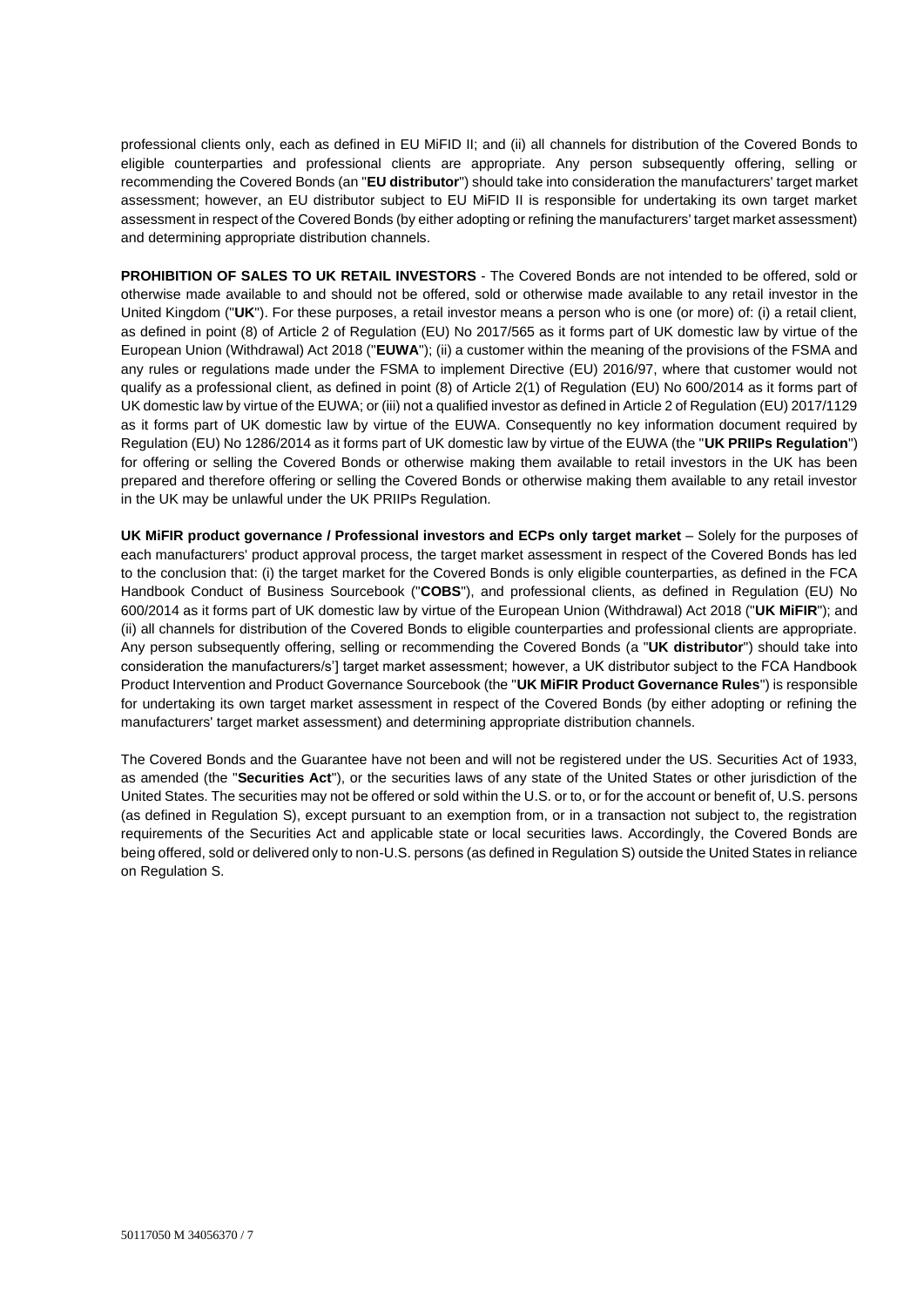### **PART A – CONTRACTUAL TERMS**

These Final Terms are to be read in conjunction with the Terms and Conditions (the "**Terms and Conditions**") set forth in section 5 (*Covered Bonds*) of the Base Prospectus. The Terms and Conditions as supplemented, amended and/or disapplied by these Final Terms constitute the conditions (the "**Conditions**") of the Covered Bonds. Capitalised terms not defined herein have the same meaning as in the Terms and Conditions. Certain capitalised terms in the Conditions which are not defined therein have the meaning set forth in a master definitions agreement (the "**Master Definitions Agreement**") dated 29 June 2020, as the same may be amended, supplemented, restated or otherwise modified from time to time and signed by the Issuer, the CBC, the Security Trustee, the Transferor and certain other parties. All references to numbered Conditions and sections are to Conditions and sections of the Terms and Conditions set forth in section 5 (*Covered Bonds*) of the Base Prospectus.

| 1. | (i)                            | Issuer:                           | Nationale-Nederlanden Bank N.V.                                                                                                                                                                                                                                                                                                                                                                                                                                      |
|----|--------------------------------|-----------------------------------|----------------------------------------------------------------------------------------------------------------------------------------------------------------------------------------------------------------------------------------------------------------------------------------------------------------------------------------------------------------------------------------------------------------------------------------------------------------------|
|    | (ii)                           | CBC:                              | NN Covered Bond Company B.V.                                                                                                                                                                                                                                                                                                                                                                                                                                         |
| 2. | (i)                            | Series Number:                    | 7                                                                                                                                                                                                                                                                                                                                                                                                                                                                    |
|    | (ii)                           | Tranche Number:                   | 1                                                                                                                                                                                                                                                                                                                                                                                                                                                                    |
| 3. | Currency:                      |                                   | Euro                                                                                                                                                                                                                                                                                                                                                                                                                                                                 |
| 4. | Aggregate Nominal Amount:      |                                   | 500,000,000                                                                                                                                                                                                                                                                                                                                                                                                                                                          |
|    | (i)                            | Series:                           | 500,000,000                                                                                                                                                                                                                                                                                                                                                                                                                                                          |
| 5. |                                | <b>Issue Price of Tranche:</b>    | 99.002 per cent. of the Aggregate Nominal<br>Amount                                                                                                                                                                                                                                                                                                                                                                                                                  |
| 6. | (i)                            | Specified Denomination(s):        | EUR 100,000                                                                                                                                                                                                                                                                                                                                                                                                                                                          |
|    | (ii)                           | <b>Calculation Amount:</b>        | EUR 100,000                                                                                                                                                                                                                                                                                                                                                                                                                                                          |
| 7. | (i)                            | <b>Issue Date:</b>                | 25 September 2018                                                                                                                                                                                                                                                                                                                                                                                                                                                    |
|    | (ii)                           | <b>Interest Commencement Date</b> | <b>Issue Date</b>                                                                                                                                                                                                                                                                                                                                                                                                                                                    |
| 8. | <b>Maturity Date:</b>          |                                   | 25 September 2028                                                                                                                                                                                                                                                                                                                                                                                                                                                    |
|    | Extended Due for Payment Date: |                                   | 25 September 2029                                                                                                                                                                                                                                                                                                                                                                                                                                                    |
|    |                                |                                   | If the Final Redemption Amount is not paid in full<br>on the Maturity Date, payment of the unpaid<br>amount will be automatically deferred until the<br>Extended Due for Payment Date, provided that<br>any amount representing the Final Redemption<br>Amount due and remaining unpaid on the<br>Maturity Date may be paid by the CBC on any<br>Specified Interest Payment Date occurring<br>thereafter up to (and including) the Extended Due<br>for Payment Date. |
| 9. | Interest Basis:                |                                   | In respect of the period from and including the<br>Interest Commencement Date to (but excluding)                                                                                                                                                                                                                                                                                                                                                                     |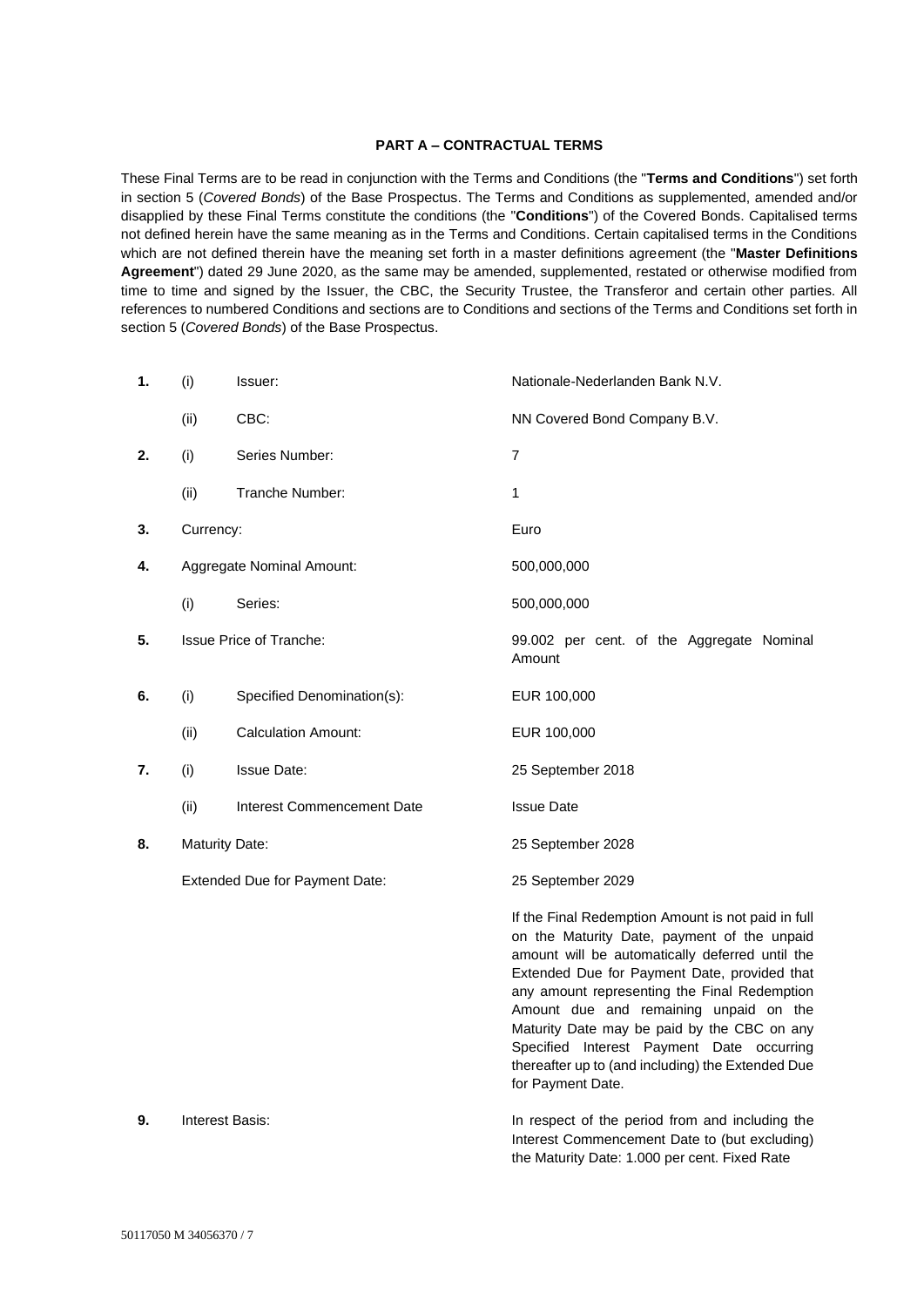If payment of the Guaranteed Final Redemption Amount is deferred in whole or in part, for the period from (and including) the Maturity Date to (and excluding) the Extended Due for Payment Date: 1.000 per cent. Fixed Rate **10.** Redemption/Payment Basis: Redemption at par **11.** Change of Interest Basis or Redemption/Payment Basis Not Applicable 12. Put/Call Options: Not Applicable **13.** Status of the Covered Bonds: Unsubordinated, unsecured, guaranteed **14.** Status of the Guarantee: Unsubordinated, secured (indirectly, through a parallel debt), unguaranteed

#### **PROVISIONS RELATING TO INTEREST (IF ANY) PAYABLE**

| 15. | <b>Fixed Rate Covered Bond Provisions:</b> |                                                     | Applicable from (and including) the Issue Date to<br>(but excluding) the Extended Due for Payment<br>Date                                                                                                                                                                                             |  |
|-----|--------------------------------------------|-----------------------------------------------------|-------------------------------------------------------------------------------------------------------------------------------------------------------------------------------------------------------------------------------------------------------------------------------------------------------|--|
|     | (i)                                        | Rate(s) of Interest:                                | 1.000 per cent. per annum payable annually in<br>arrear                                                                                                                                                                                                                                               |  |
|     | (ii)                                       | Interest Payment Date(s):                           | 25 September in each year up to and including<br>the Maturity Date, if applicable subject to the<br>Business Day Convention and thereafter the 25 <sup>th</sup><br>day in each month up to and including the<br>Extended Due for Payment Date if applicable<br>subject to the Business Day Convention |  |
|     | (iii)                                      | Fixed Coupon Amount(s):                             | EUR 1,000 per Calculation Amount                                                                                                                                                                                                                                                                      |  |
|     | (iv)                                       | Broken Amount(s):                                   | Not Applicable                                                                                                                                                                                                                                                                                        |  |
|     | (v)                                        | <b>Business Day Convention</b>                      |                                                                                                                                                                                                                                                                                                       |  |
|     |                                            | - Business Day Convention                           | Following Business Day Convention                                                                                                                                                                                                                                                                     |  |
|     |                                            | - Adjustment or Unadjustment<br>for Interest Period | Unadjusted                                                                                                                                                                                                                                                                                            |  |
|     | (vi)                                       | Fixed Day Count Fraction:                           | Actual/Actual (ICMA)                                                                                                                                                                                                                                                                                  |  |
| 16. |                                            | <b>Floating Rate Covered Bond Provisions:</b>       | Not Applicable                                                                                                                                                                                                                                                                                        |  |
| 17. | Zero Coupon Covered Bond Provisions:       |                                                     | Not Applicable                                                                                                                                                                                                                                                                                        |  |
|     | PROVISIONS RELATING TO REDEMPTION          |                                                     |                                                                                                                                                                                                                                                                                                       |  |
| 18. | <b>Issuer Call:</b>                        |                                                     | Not Applicable                                                                                                                                                                                                                                                                                        |  |
| 19. | <b>Investor Put:</b>                       |                                                     | Not Applicable                                                                                                                                                                                                                                                                                        |  |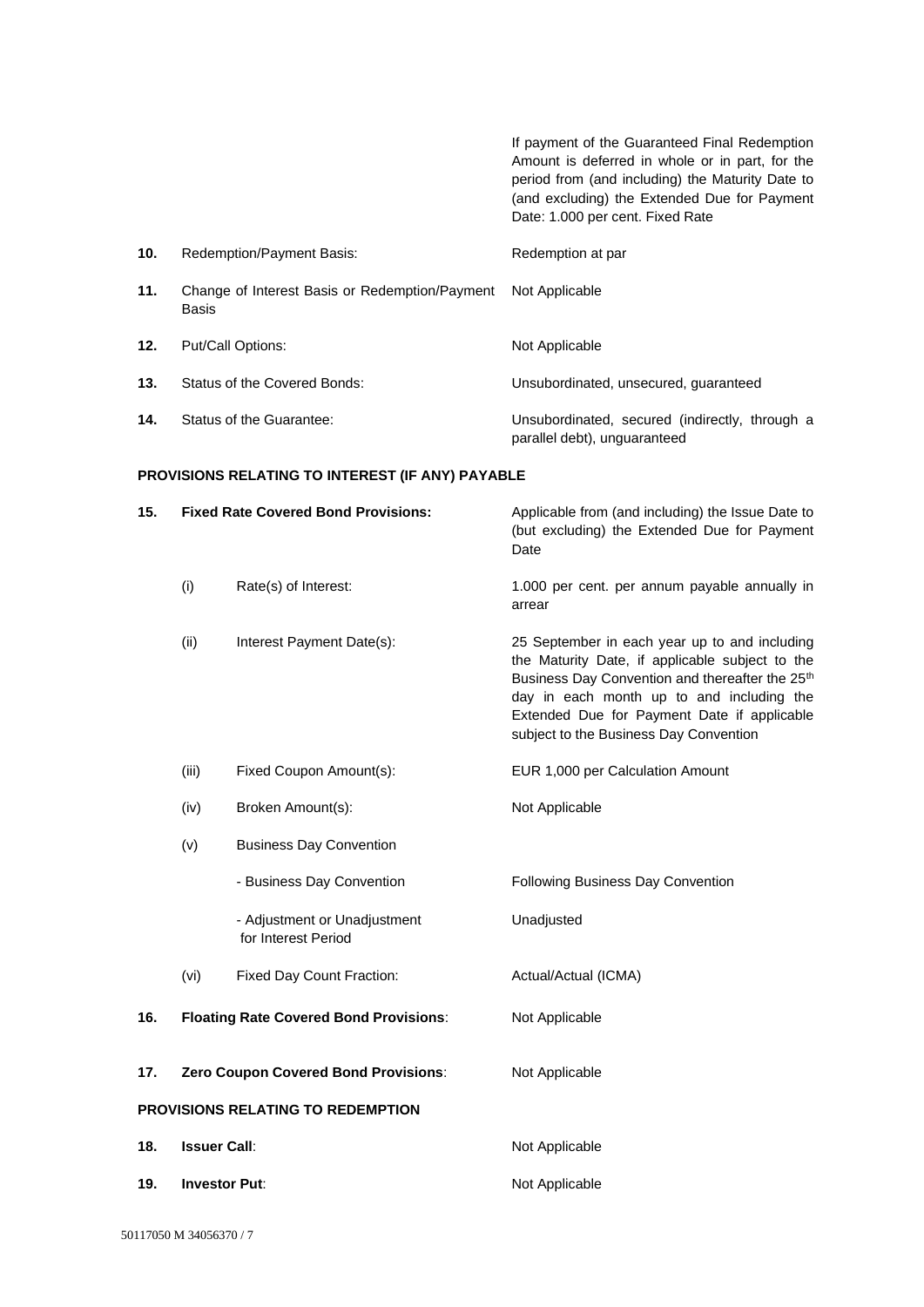| 20. |                                                            | <b>Final Redemption Amount:</b>                                                                                                                                                                                                                       | EUR 100,000 per Calculation Amount                                                                                                                                                       |  |
|-----|------------------------------------------------------------|-------------------------------------------------------------------------------------------------------------------------------------------------------------------------------------------------------------------------------------------------------|------------------------------------------------------------------------------------------------------------------------------------------------------------------------------------------|--|
| 21. | redemption:                                                | Early Redemption Amount(s) per Calculation<br>Amount of each Covered Bond payable on<br>redemption for taxation reasons, or on acceleration<br>following an Issuer Event of Default as against the<br>Issuer or a CBC Event of Default or other early | As specified in Condition 7(e) (Early Redemption<br>Amounts)                                                                                                                             |  |
|     |                                                            | <b>GENERAL PROVISIONS APPLICABLE TO THE COVERED BONDS</b>                                                                                                                                                                                             |                                                                                                                                                                                          |  |
| 22. |                                                            | Form of Covered Bonds:                                                                                                                                                                                                                                | Bearer form                                                                                                                                                                              |  |
|     |                                                            |                                                                                                                                                                                                                                                       | Temporary Global Covered Bond exchangeable<br>for a Permanent Global Covered Bond which is<br>exchangeable for Definitive Covered Bonds only<br>upon the occurrence of an Exchange Event |  |
| 23. |                                                            | New Global Note form:                                                                                                                                                                                                                                 | Not Applicable (see also Part B - item 7(viii)                                                                                                                                           |  |
| 24. | a)                                                         | Exclusion of set-off:                                                                                                                                                                                                                                 | Not Applicable                                                                                                                                                                           |  |
|     | b)                                                         | German Insurers:                                                                                                                                                                                                                                      | Not Applicable                                                                                                                                                                           |  |
| 25. |                                                            | Additional Financial Centre(s) or other special<br>provisions relating to payment Dates:                                                                                                                                                              | Not Applicable                                                                                                                                                                           |  |
| 26. | Talons mature):                                            | Talons for future Coupons to be attached to<br>Definitive Covered Bonds (and dates on which such                                                                                                                                                      | No                                                                                                                                                                                       |  |
| 27. | <b>Consolidation Provisions:</b>                           |                                                                                                                                                                                                                                                       | The provisions of Condition 18 (Further Issues)<br>apply                                                                                                                                 |  |
|     | <b>DISTRIBUTION</b>                                        |                                                                                                                                                                                                                                                       |                                                                                                                                                                                          |  |
| 28. | Method of distribution:                                    |                                                                                                                                                                                                                                                       | Syndicated                                                                                                                                                                               |  |
|     | (i)                                                        | If syndicated, names of Managers:                                                                                                                                                                                                                     | ABN AMRO Bank N.V.<br>ING Bank N.V.<br>Landesbank Baden-Württemberg<br><b>Natixis</b><br>Société Générale                                                                                |  |
|     | (ii)                                                       | Stabilising Manager (if any):                                                                                                                                                                                                                         | Not Applicable                                                                                                                                                                           |  |
| 29. | If non-syndicated, name and address of relevant<br>Dealer: |                                                                                                                                                                                                                                                       | Not Applicable                                                                                                                                                                           |  |
|     | <b>OTHER PROVISIONS</b>                                    |                                                                                                                                                                                                                                                       |                                                                                                                                                                                          |  |
| 30. | (i)                                                        | U.S. Selling Restrictions:                                                                                                                                                                                                                            | Reg S Compliance category 2, TEFRA D                                                                                                                                                     |  |
|     | (ii)                                                       | Prohibition of Sales to Belgian<br>Consumers:                                                                                                                                                                                                         | Applicable                                                                                                                                                                               |  |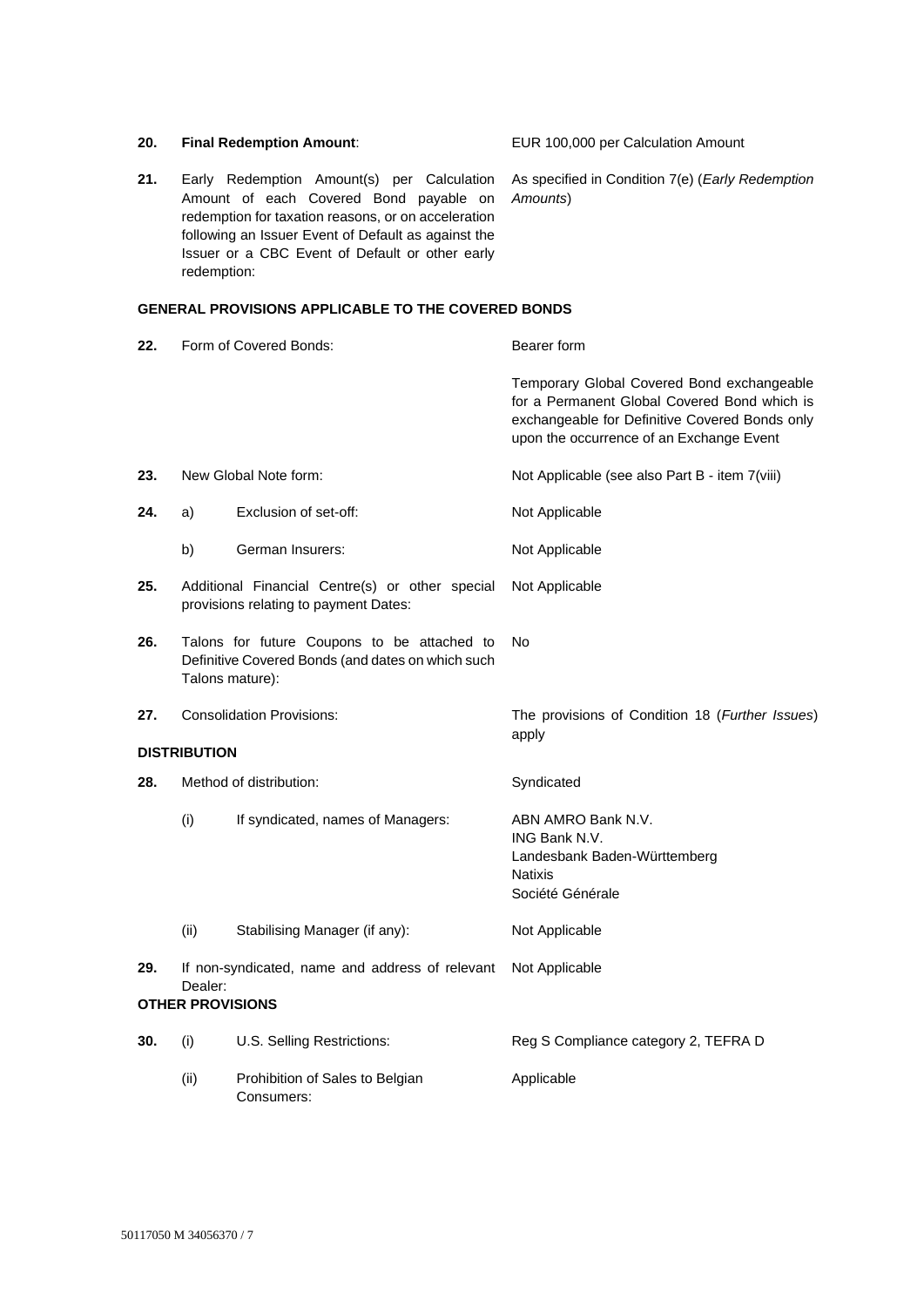## **Responsibility**

The Issuer and the CBC declare that the information contained herein is, to the best of its knowledge, in accordance with the facts and makes no omission likely to affect its import. The Issuer and the CBC (only as far as it concerns the CBC) accept responsibility for the information contained in these Final Terms.

Signed on behalf of the Issuer: Signed on behalf of the CBC:

By: Duly authorised By: Duly authorised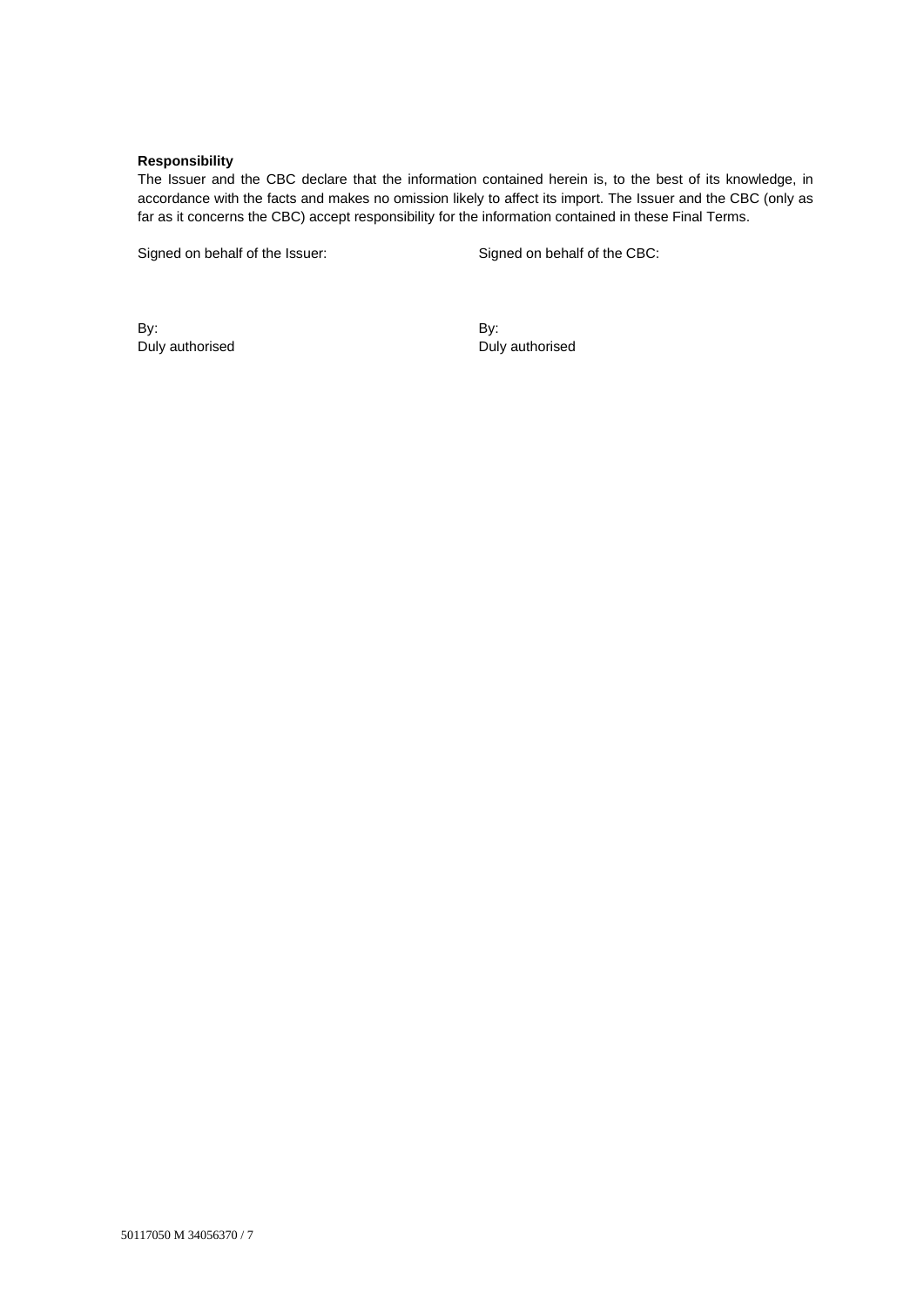# **PART B - OTHER INFORMATION**

# **1. LISTING AND ADMISSION TO TRADING**

| (i)            | Listing:                                                       | Euronext Amsterdam                                                                                                                                                   |
|----------------|----------------------------------------------------------------|----------------------------------------------------------------------------------------------------------------------------------------------------------------------|
| (ii)           | Admission to trading:                                          | Application has been made for the Covered<br>Bonds to be admitted to trading on the regulated<br>market on the official list of Euronext Amsterdam                   |
| (iii)          | Estimate of total expenses related to<br>admission to trading: | EUR 7,300 (to be paid by the Issuer)                                                                                                                                 |
| <b>RATINGS</b> |                                                                |                                                                                                                                                                      |
| Ratings        |                                                                | The Covered Bonds to be issued have been<br>rated:                                                                                                                   |
|                |                                                                | S&P Global Ratings Europe Limited: AAA                                                                                                                               |
|                | Registration of Rating Agency:                                 | S&P.<br>Global<br>Ratings Europe Limited<br>- IS<br>established in the EU and registered under<br>Regulation (EU) No 1060/2009, as amended (the<br>"CRA Regulation") |

# **3.** Notification: Not Applicable

**2. RATINGS**

# **4. INTERESTS OF NATURAL AND LEGAL PERSONS INVOLVED IN THE ISSUE**

Save as discussed in "*Subscription and Sale*", so far as the Issuer is aware, no person involved in the issue of the Covered Bonds has an interest material to the offer.

### **5. USE AND ESTIMATED NET PROCEEDS**

|    | (i)                                          | Estimated net proceeds: | EUR 493,510,000                                                                                                           |
|----|----------------------------------------------|-------------------------|---------------------------------------------------------------------------------------------------------------------------|
|    | (ii)                                         | Use:                    | The net proceeds of the Covered Bonds will be<br>used by the Issuer for its general corporate<br>purposes                 |
| 6. | <b>YIELD</b> (Fixed Rate Covered Bonds only) |                         |                                                                                                                           |
|    |                                              | Indication of yield:    | 1.106 per cent. per annum                                                                                                 |
|    |                                              |                         | The yield is calculated at the Issue Date on the<br>basis of the Issue Price. It is not an indication of<br>future yield. |
| 7. | <b>OPERATIONAL INFORMATION</b>               |                         |                                                                                                                           |
|    | (i)                                          | ISIN:                   | NL0013088990                                                                                                              |

(ii) Common Code: 188400710 (iii) WKN Code: Not Applicable